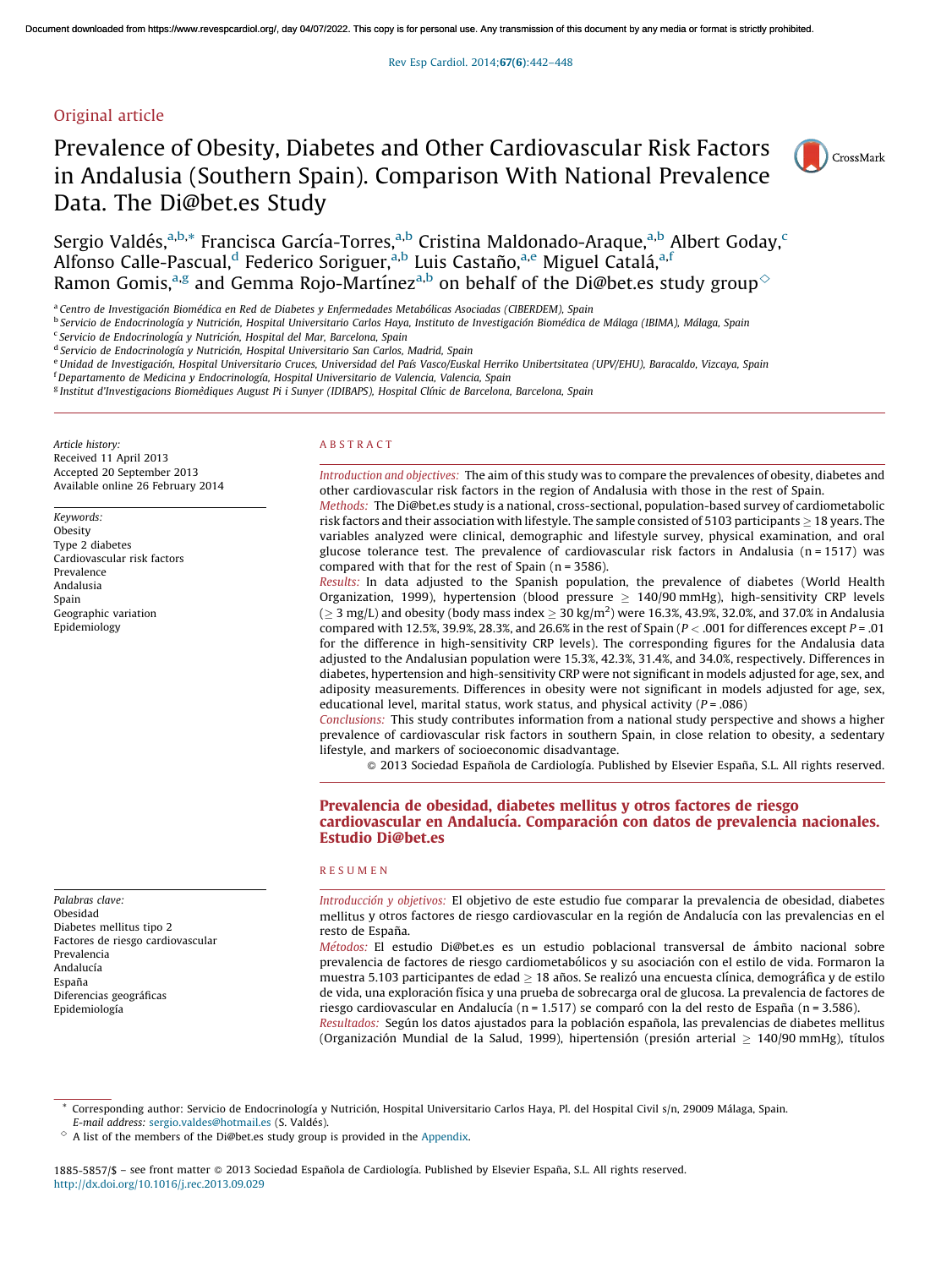*S. Valde´s et al. / Rev Esp Cardiol. 2014;*67(6)*:442–448* 443

elevados de PCR ultrasensible ( $\geq 3$  mg/l) y obesidad (índice de masa corporal  $\geq 30$ ) fueron del 16,3, el 43,9, el 32,0 el 37,0% en Andalucía, en comparación con el 12,5, el 39,9, el 28,3 y el 26,6% en el resto de España (p < 0,001 para las diferencias excepto p = 0,01 para la diferencia en los títulos elevados de PCR ultrasensible). Las prevalencias en Andalucía ajustadas para la población andaluza fueron del 15,3, el 42,3, el 31,4 y el 34,0%, respectivamente. Las diferencias en la diabetes mellitus, la hipertensión y los títulos elevados de PCR ultrasensible no fueron significativas en los modelos con ajuste por edad, sexo y mediciones de la adiposidad. Las diferencias en la obesidad no fueron significativas en los modelos ajustados por edad, sexo, nivel de estudios, estado civil, situación laboral y actividad física (p = 0,086). Conclusiones: Este estudio aporta información desde una perspectiva nacional y muestra una prevalencia de factores de riesgo cardiovascular superior en el sur de España, con estrecha correlación con la obesidad, el estilo de vida sedentario e indicadores de una situación socioeconómica desfavorecida.

 $\odot$  2013 Sociedad Española de Cardiología. Publicado por Elsevier España, S.L. Todos los derechos reservados.

#### Abbreviations

CRP: C-reactive protein CVD: cardiovascular disease CVRF: cardiovascular risk factors DM: diabetes mellitus

## INTRODUCTION

Cardiovascular disease (CVD) is one of the leading causes of death, morbidity and health expenditure in industrialized coun-tries, as well as in many developing areas.<sup>[1](#page-6-0)</sup> As in other societies, CVD is the primary cause of death in the Spanish population, accounting for 3[2](#page-6-0)% of all deaths. $2$  The detection and control of cardiovascular risk factors (CVRF) remains the essential preventive strategy. $^3$  $^3$  In this regard, smoking, $^4$  $^4$  hypertension, $^5$  $^5$  hypercholesterolemia, $^6$  $^6$  and diabetes mellitus<sup>[7](#page-6-0)</sup> (DM) are classical, well-established modifiable CVRF. Obesity is a central contributor, both as an independent risk factor for CVD  $^8$  $^8$  and also through its association with a high burden of other CVRF, including hypertension,<sup>[9](#page-6-0)</sup> dyslipidemia, $^{10}$  $^{10}$  $^{10}$  and type 2 DM, $^{11}$  $^{11}$  $^{11}$  as well as many other conditions. More recently, high levels of high-sensitivity C-reactive protein (CRP), a sensitive marker of low-grade systemic inflammation linked to obesity and features of the metabolic syndrome, have also emerged as a novel candidate for the prediction of CVD events.<sup>[12](#page-6-0)</sup>

Prevalence studies of CVRF are of great interest to define health policies for cardiovascular prevention. Possible regional differences in such prevalence rates are also important because they may be used for resource allocation and to infer the success or otherwise of area-based policies to tackle CVD.

The Di@bet.es study is a national cross-sectional, epidemiological study, designed to examine the prevalence of obesity, DM, and other CVRF in Spain $^{13}$  $^{13}$  $^{13}$ . The sample corresponding to Andalusia (an autonomous region in southern Spain) was enlarged to include specific regional data. These data are of great interest as recent reports on the incidence of CVD in Spain show that Andalusia is the Spanish region with the highest rates of CVD mortality, although the reasons for this are not clearly established.<sup>[2](#page-6-0)</sup> The aim of this study was to compare, from a national study perspective, the prevalence of obesity, DM, and other CVRF in the region of Andalusia with those in the rest of Spain.

# **METHODS**

The Di@bet.es study is a national, cross-sectional, populationbased survey conducted in 2009 to  $2010$ .<sup>[13](#page-6-0)</sup> A cluster sampling design was used to select participants to form a representative random sample of the Spanish population, using the Spanish health system register that covers more than 99% of the Spanish population. In the first stage, 100 health centers or their equivalent were selected from all around the country, with a probability proportional to their population size, after which 100 individuals  $\geq 18$  years were randomly selected from each health center. The sample corresponding to Andalusia was enlarged to provide representative population-based data. The minimum sample size needed for these regional estimations was set on 784 and 1291 for estimations on the prevalence of DM and obesity respectively (precision level, 2.5%; confidence interval 95% [CI95%]; expected prevalence of diabetes, 15%; expected prevalence of obesity, 30%) The extension involved increasing the number of health centers selected from Andalusia from the original 18 to 30 and also an increase in the number of individuals selected from each center from 100 to 120. The [Figure](#page-2-0) shows a detail of the 112 clusters that were finally included in the Di@bet.es study (30 clusters from Andalusia, 82 clusters from the rest of Spain).

The study was approved by the Ethics and Clinical Investigation Committee of *Carlos Haya Hospital* (Malaga, Spain) in addition to other regional ethics and clinical investigation committees all over Spain, and written informed consent was obtained from all the participants.

## Variables and Procedures

The participants were invited to attend a single examination visit at their health center. Information was collected using an interviewer-administered structured questionnaire, followed by a physical examination. Fieldwork was undertaken by 7 teams, each comprising a nurse and dietitian who, prior to the study, had undergone a specific training course to standardize procedures. After the interview, fasting blood sampling and an oral glucose tolerance test were performed.

Information on age, sex, educational level, marital status, work status, and smoking habits was recorded. Food consumption was determined by a 40-item food frequency questionnaire<sup>[14](#page-6-0)</sup> and adherence to a Mediterranean diet was estimated by a previously validated 14 item score.<sup>[15](#page-6-0)</sup> The level of daily physical activity was estimated by the short form of the International Physical Activity Questionnaire. $16,17$  Weight, height, and waist and hip circumferences were measured by standardized methods. The body mass index was calculated. Blood pressure was measured using a blood pressure monitor (Hem-703C, Omron, Barcelona, Spain) after several minutes in a seated position; the mean of 2 measurements taken 1 to 2 min apart was used for analysis. Participants with baseline capillary blood glucose levels lower than 7.8 mmol/L and not receiving treatment for DM underwent a standard oral glucose tolerance test, obtaining fasting and 2-h venous samples. Samples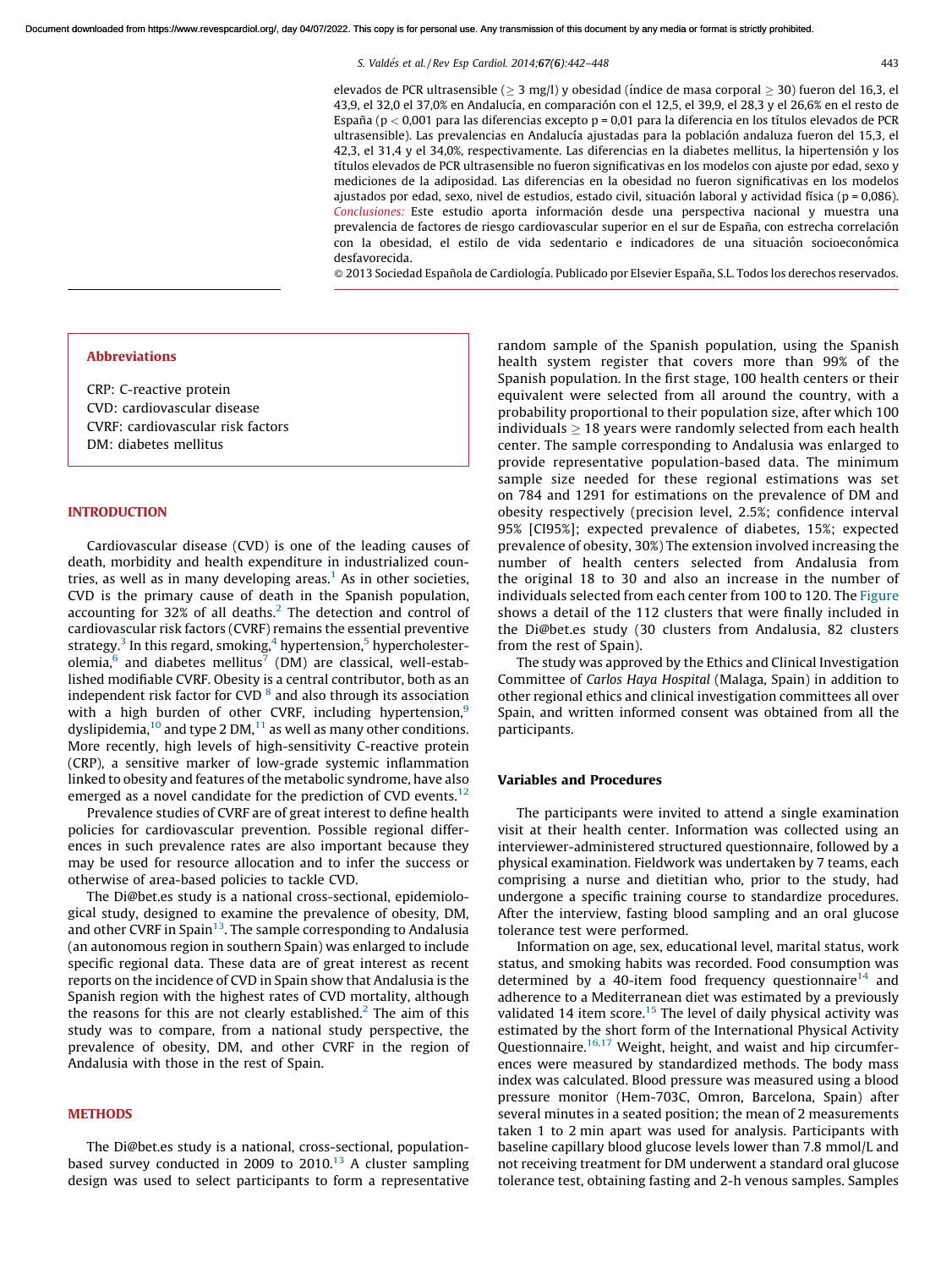<span id="page-2-0"></span>444 *S. Valde´s et al. / Rev Esp Cardiol. 2014;*67(6)*:442–448*



Figure. Map showing the 112 clusters (health centers or equivalent) selected in the Di@bet.es study.

were immediately centrifuged and serum was frozen until analysis. Serum glucose, triglycerides and cholesterol were measured enzymatically, and high-density lipoprotein cholesterol by a direct method. Low-density lipoprotein cholesterol was estimated by the Friedewald formula.

# Definition of Cardiovascular Disease Risk Factors

The diagnosis of DM was based on the 1999 World Health Organization criteria. $18$  Not all the participants agreed to undergo the oral glucose tolerance test and therefore the prevalence of unknown DM was calculated as: (number of diagnosed oral glucose tolerance test cases/number of participants who underwent the oral glucose tolerance test)  $\times$  (1 – known DM prevalence). The total prevalence of DM was then calculated as known DM + unknown DM.<sup>[19](#page-6-0)</sup> A body mass index  $\geq 30$ kg/m<sup>2</sup> was considered to represent obesity. $20$  Hypertension was defined as ongoing antihypertensive treatment or systolic blood pressure  $\geq$  140 mmHg and/or diastolic blood pressure  $\geq$  90 mmHg. $^{21}$  $^{21}$  $^{21}$  Levels of high-sensitivity CRP were considered to be high in participants with high-sensitivity CRP  $\geq 3$ mg/L.<sup>[22](#page-6-0)</sup> Hypercholesterolemia was defined as a total cholesterol concentration  $\geq 200$  mg/dL or treatment with lipid-lowering agents.[23](#page-6-0) Persons were considered to be smokers if they consumed 1 or more cigarettes per day at the time of the interview.

# Statistical Analysis

Clusters from Andalusia (Andalusia cohort) and from the rest of Spain excluding Andalusia (Rest of Spain cohort) were analyzed separately. The prevalence of CVRF was calculated in each cohort

and was adjusted for the age and sex structure of the Spanish population by the direct method. The prevalence of CVRF in the Andalusia cohort was also adjusted to the Andalusia population age and sex structure. Logistic regression was used to assess the association between geographical area and CVD risk factors, with multiple logistic regression being used to assess the impact of potential confounders on these associations. The logistic regression models were constructed with the geographical area (Andalusia vs rest of Spain) introduced as an independent variable and the presence of CVRF (yes/no) as dependent variables. The corresponding odds ratios (OR) were calculated in models adjusted by age and sex, and also in models that included body mass index/waist circumference. A final model tested the association between the geographical area as the independent variable and the presence of obesity (yes/no) as the dependent variable on a multivariate model that included age, sex, physical activity, educationallevel,marital status, andworking status. These variables were selected as potential confounders because they were associated with obesity in age and sex logistic regression analysis and their frequency was unevenly distributed in the 2 study cohorts (see ''Results''). All statistical analyses were performed with SPSS 15.0 and Microsoft Office Excel 2007. Reported *P* values were based on 2-sided tests with statistical significance set at *P* < .05.

# **RESULTS**

#### Study Sample: Andalusia and Rest of Spain Cohorts

Of the eligible adults selected from the Andalusia centers (3153 after exclusion of listing errors or missing contact data), 54.6% attended the examination, of whom 11.9% were excluded by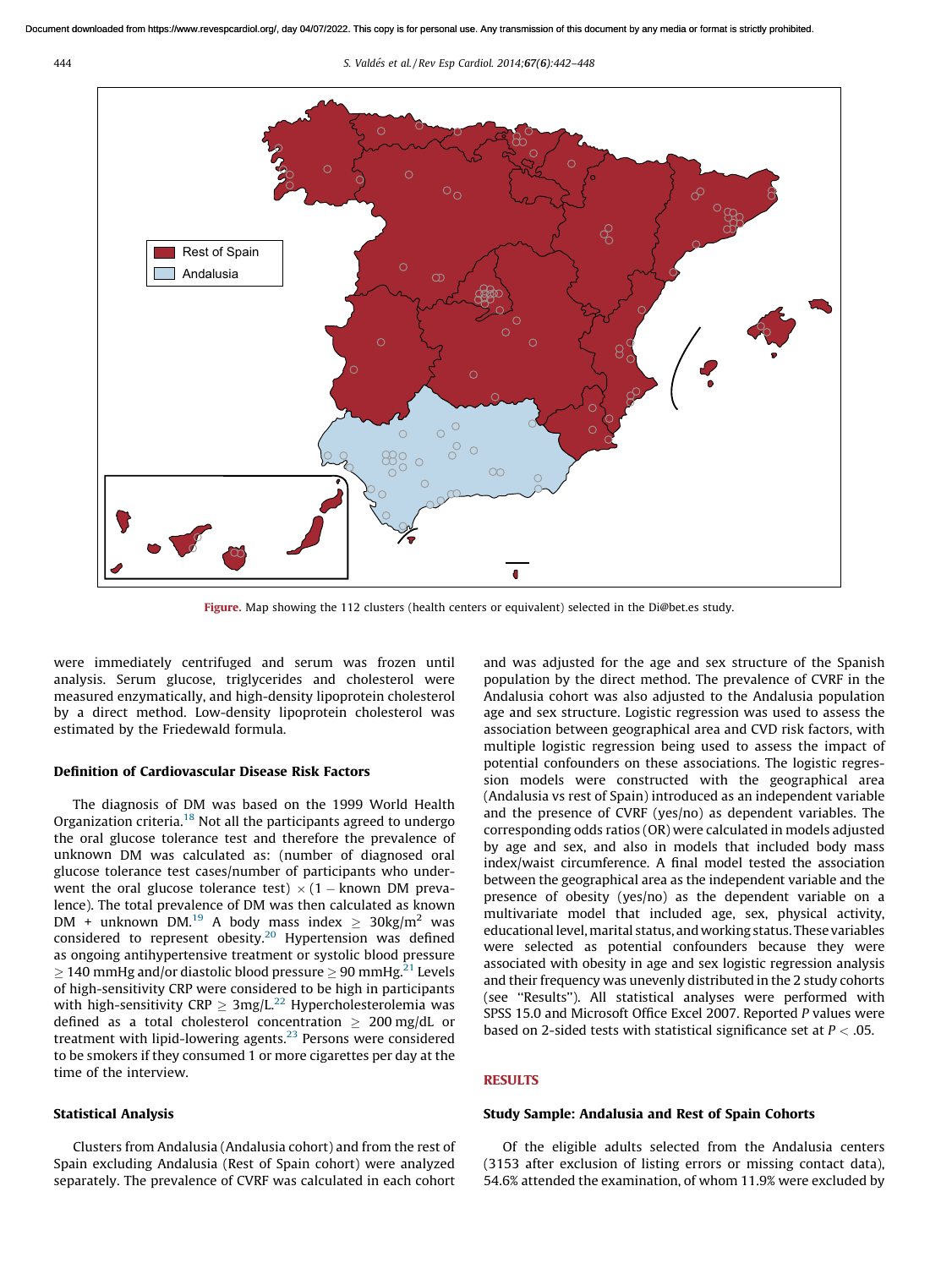protocol (institutionalized, severe disease, pregnancy, or recent delivery), giving a final sample of 1517 individuals (mean [standard deviation], age 48.5 [16.1] years; 64.9% women).

Of the eligible adults selected from the rest of Spain (7115 after excluding listing errors or missing contact data), 56.0% attended examination, of whom 10.4% were excluded by protocol (institutionalized, severe disease, pregnancy, or recent delivery), giving a final sample of 3586 individuals (mean [standard deviation] age, 51.2 [17.3] years; 53.8% women). There were no differences between the participation rates in the two cohorts (*P* = .13). The mean age in the Andalusia cohort was lower, and the percentage of women was higher (both comparisons *P* < .001) than in the rest of Spain.

#### Prevalence of Cardiovascular Risk Factors

Table 1 summarizes the prevalence of age- and sex-adjusted CVRF in both cohorts. In data adjusted to the Spanish population, the proportion of people with DM (*P* < .001), hypertension (*P* < .001), high-sensitivity CRP levels  $(P = .01)$  and obesity  $(P < .001)$  were significantly higher in the Andalusia cohort compared with the rest of Spain. There were also small nonsignificant differences in the prevalence of hypercholesterolemia and smoking. Adjustment of the Andalusia cohort data to the reference population showed only slightly lower prevalences. The greater prevalence of DM, obesity, hypertension and high levels of high-sensitivity CRP in the Andalusia cohort was seen in both men and women and in practically all age groups (data not shown).

#### Obesity and Prevalence of Cardiovascular Risk Factors

The higher rates of DM, hypertension and high levels of highsensitivity CRP seemed to be highly associated with differences in adiposity. Logistic regression models adjusted for age and sex showed that the OR of having these CVRF in the Andalusia cohort compared with the rest of Spain cohort were highly significant (*P* < .001 for differences in DM and hypertension and *P* = .009 for differences in high levels high-sensitivity CRP. However, after introduction in the regression models of measures of adiposity, such as body mass index and especially waist circumference, the strength of association fell very significantly ([Table](#page-4-0) 2).

#### Factors Influencing the Increased Risk of Obesity in Andalusia

[Table](#page-4-0) 3 compares the prevalence in the Andalusia vs the rest of Spain cohorts of several variables previously selected for their association with obesity by using age and sex adjusted logistic regression analysis.

The percentage of people with a low Mediterranean-diet score did not differ between Andalusia and the rest of Spain. The rest of the variables studied showed some differences: educational level was significantly lower in Andalusia, with significantly more people with no studies and fewer people with a college degree than in the rest of Spain  $(P < .001)$ . There were also differences in marital status, with fewer single persons in Andalusia (*P* < .001), and a higher frequency of unemployed persons  $(P < .001)$ . The reported physical activity level was also clearly lower in Andalusia  $(P < .001)$ .

In a final logistic regression model, we tested whether these variables could modify the effect of the tendency for the higher risk of obesity in the Andalusia cohort. The OR of being obese in Andalusia vs the rest of Spain was highly significant in logistic regression models adjusted for age and sex (*P* < .001). However, in multivariate models that also included educational level, marital status, work status, and the degree of physical activity, this effect clearly fell and was no longer significant  $(P = .086)$  ([Table](#page-4-0) 4).

## DISCUSSION

This nationally representative study shows that the prevalence rates of major CVRF such as obesity, DM, hypertension, and high CRP levels are higher in the region of Andalusia than in the rest of the country, with the results being concordant with the higher CVD mortality rates seen in this region.<sup>[2](#page-6-0)</sup> The data suggest that the higher prevalence of obesity in Andalusia seems to be the most decisive factor explaining these differences, in close relation to lifestyle and socioeconomic factors.

The results have special public health implications. The epidemic of obesity, DM and CVD is advancing inexorably all over the world, although its effects may not be the same everywhere, not even within the same country. Thus, the less favored regions socioeconomically may in fact be the most fragile. Andalusia can be considered a less favored region in comparison with the rest of Spain.

#### Table 1

Age and Sex Adjusted Prevalence % (95% CI) of Major Cardiovascular Disease Risk Factors by Geographical Area (Andalusia vs Rest of Spain)

|                                  | Rest of Spain <sup>a</sup> |                   | Andalusia <sup>a</sup> |                   |                | Andalusia <sup>b</sup> |                  |
|----------------------------------|----------------------------|-------------------|------------------------|-------------------|----------------|------------------------|------------------|
|                                  | no./No.                    | % (95CI%)         | no./No.                | % (95CI%)         | P <sup>c</sup> | no./No.                | % (95CI%)        |
| Hypercolesterolemia <sup>d</sup> | 1663/3374                  | 49.3 (47.6-51.0)  | 729/1449               | 50.3 (47.7-52.9)  | .52            | 707/1449               | 48.8 (46.2-51.4) |
| Smoking <sup>e</sup>             | 983/3586                   | 27.4 (26.0-28.9)  | 435/1501               | 29.0 (26.7-31.3)  | .26            | 447/1501               | 29.8 (27.6-32.1) |
| Diabetes mellitus <sup>f</sup>   | 445/3560                   | $12.5(11.4-13.6)$ | 246/1512               | $16.3(14.4-18.1)$ | $-.001$        | 231/1512               | 15.3 (13.5-17.2) |
| Hypertension <sup>g</sup>        | 1429/3582                  | 39.9 (38.3-41.5)  | 656/1494               | 43.9 (41.4-46.4)  | $-.001$        | 632/1494               | 42.3 (39.7-44.8) |
| High hs-CRP <sup>h</sup>         | 936/3306                   | 28.3 (26.8-29.8)  | 461/1440               | 32.0 (29.6-34.5)  | .01            | 452/1440               | 31.4 (29-33.9)   |
| Obesity $1$                      | 952/3573                   | 26.6 (25.2-28.1)  | 550/1487               | 37.0 (34.6-39.5)  | $-.001$        | 506/1487               | 34.0 (31.6-36.4) |
| Abdominal obesity                | 1448/3576                  | 40.5 (38.9-42.2)  | 814/1490               | 54.6 (52.1-57.2)  | < .001         | 748/1490               | 50.2 (47.6-52.7) |

95%CI, 95% confidence interval; hs-CRP: high-sensitivity C-reactive protein.

<sup>a</sup> Data adjusted to Spanish population age and sex structure (direct method).<br><sup>b</sup> Data adjusted to Andalusian population age and sex structure (direct method).

Data adjusted to Andalusian population age and sex structure (direct method).

c *P* values for differences between Andalusia vs rest of Spain (in data adjusted to Spanish population age and sex structure).

<sup>d</sup> Total cholesterol  $\geq 200$  mg/dL or medication.

e Currently smoking 1 or more cigarette per day.

f Fasting plasma glucose  $\geq 126$  mg/dL and/or 2-h plasma glucose  $\geq 200$  mg/dL and/or treatment for diabetes.

g Blood pressure  $\geq 140/90$  mmHg or medication.

h Levels  $\geq 3$  mg/L.

i Body mass index  $\geq 30$  kg/m<sup>2</sup>.

<sup>j</sup> Waist circumference  $\geq 102$  cm in men and  $\geq 88$  cm in women.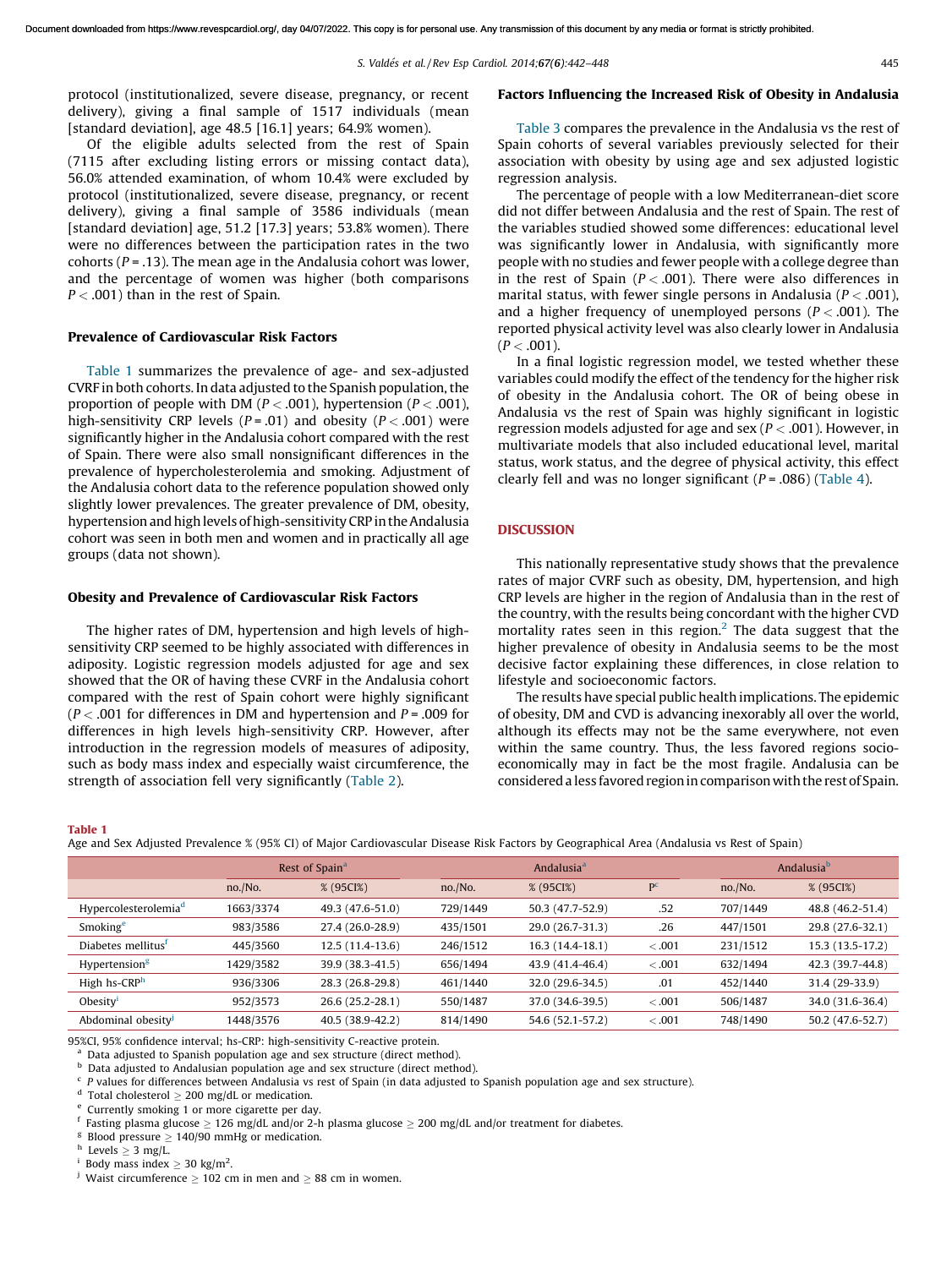<span id="page-4-0"></span>446 *S. Valde´s et al. / Rev Esp Cardiol. 2014;*67(6)*:442–448*

# Table 2

Odds Ratios for Diabetes Mellitus, Hypertension and High-sensitivity C-reactive Protein Levels by Geographical Area (Andalusia vs Rest of Spain) in Logistic Regression Models Adjusted for Age and Sex and Adiposity Measurements

|                                | $ORa$ (95CI%)     |              | $ORb$ (95CI%)     |      | $ORc$ (95CI%)       |            |
|--------------------------------|-------------------|--------------|-------------------|------|---------------------|------------|
| Diabetes mellitus <sup>a</sup> | 1.44 (1.19-1.75)  | $\leq 0.001$ | 1.26 (1.03-1.54)  | .025 | $1.16(0.94-1.42)$   | .16        |
| Hypertension <sup>e</sup>      | $1.33(1.15-1.54)$ | $\leq 0.01$  | 1.16 (0.99-1.35)  | .07  | $1.10(0.95-1.29)$   | . <u>.</u> |
| High hs-CRP <sup>f</sup>       | $1.20(1.05-1.37)$ | .009         | $1.04(0.91-1.20)$ | .55  | $0.95(0.82 - 1.10)$ | .48        |

OR, odds ratio; CI, confidence interval; hs-CRP, high-sensitivity C-reactive protein.

Dependent variable(s): diabetes mellitus (yes/no), hypertension (yes/no), high high-sensitivity C-reactive protein (yes/no).

Independent variable: Andalusia vs rest of Spain.

Adjusted for age and sex.

**b** Adjusted by age, sex, and body mass index.

Adjusted by age, sex, and waist circumference.

<sup>d</sup> Glucose plasma glucose  $\geq 126$  mg/dL and/or plasma at 2 h  $\geq 200$  mg/dL glucose or treatment for diabetes.

e Blood pressure  $\geq 140/90$  mmHg or medication.

 $f$  Levels  $\geq 3$  mg/L.

# Table 3

Comparison of Prevalence (%) of Obesity Risk Factors in Andalusia vs the Rest of Spain

|                          | Rest of Spain |                   |           | Andalusia        | $\boldsymbol{p}^*$ |
|--------------------------|---------------|-------------------|-----------|------------------|--------------------|
|                          | no./No.       | % (95CI%)         | no./No.   | % (95CI%)        |                    |
| Mediterranean-diet score |               |                   |           |                  | .23                |
| $<$ 7 points             | 769/3558      | 21.6 (20.3-23.0)  | 310/1477  | 21.0 (18.9-23.2) |                    |
| $>7$ points              | 2789/3558     | 78.4 (77.0-79.7)  | 1167/1477 | 79.0 (76.8-81.1) |                    |
| <b>Educational level</b> |               |                   |           |                  | < .001             |
| No studies               | 419/3586      | $11.7(10.7-12.8)$ | 241/1500  | 16.1 (14.2-18.0) |                    |
| Primary/secondary school | 1732/3586     | 48.3 (46.7-49.9)  | 703/1500  | 46.9 (44.3-49.4) |                    |
| High school              | 840/3586      | 23.4 (22.0-24.8)  | 355/1500  | 23.7 (21.5-25.9) |                    |
| College                  | 595/3586      | 16.6 (15.4-17.9)  | 201/1500  | 13.4 (11.7-15.2) |                    |
| Physical activity level  |               |                   |           |                  | < 0.001            |
| Low                      | 1283/3585     | 35.8 (34.2-37.4)  | 877/1488  | 58.9 (56.4-61.5) |                    |
| Medium                   | 1338/3585     | 37.3 (35.7-38.9)  | 392/1488  | 26.3 (24.1-28.7) |                    |
| High                     | 964/3585      | 26.9 (25.4-28.4)  | 219/1488  | 14.7 (13.0-16.6) |                    |
| Marital status           |               |                   |           |                  | < 0.001            |
| Single                   | 738/3586      | 20.6 (19.3-21.9)  | 231/1501  | 15.4 (13.6-17.3) |                    |
| Married                  | 2435/3586     | 67.9 (66.3-69.4)  | 1103/1501 | 73.5 (71.2-75.7) |                    |
| Separated/widowed        | 413/3586      | $11.5(10.5-12.6)$ | 167/1501  | $11.1(9.6-12.8)$ |                    |
| Work status              |               |                   |           |                  | < 0.001            |
| Unemployed               | 598/3569      | $16.8(15.5-18.0)$ | 382/1500  | 25.5 (23.3-27.8) |                    |
| Employed                 | 2119/3569     | 59.4 (57.7-61.0)  | 844/1500  | 56.3 (53.7-58.8) |                    |
| Retired                  | 852/3569      | 23.9 (22.5-25.3)  | 274/1500  | 18.3 (16.3-20.3) |                    |

Adjusted for age and sex.

According to recently updated data, the per capita gross domestic product of Andalusia is the second lowestin Spain (16 960 euros per inhabitant). Moreover, as reflected in our study as well, the percentage of illiterate persons or persons with no studies was

#### Table 4

Odds Ratios for Obesity<sup>a</sup> by Geographical Area (Andalusia vs Rest of Spain) in Logistic Regression Adjusted for Age and Sex and Multivariate Models

|                    | OR (95%CI)        |        |
|--------------------|-------------------|--------|
| Model <sup>b</sup> | $1.56(1.37-1.79)$ | < .001 |
| Model <sup>c</sup> | $1.18(0.98-1.44)$ | .086   |

CI, confidence interval; OR, odds ratio.

Dependent variable: obesity (yes/no).

Independent variable: Andalusia vs rest of Spain.

a Body mass index  $\geq 30$  kg/m<sup>2</sup>.

**b** Adjusted for age and sex.

 $\epsilon$  Adjusted for age, sex, physical activity, education level, marital status, and work status.

higher and the percentage of the population with higher education clearly lower than the national average, whilst the unemployment rate is over 30% (highest in Spain).<sup>[24](#page-6-0)</sup> In addition, the per capita public health care budget in Andalusia is currently the second lowest in Spain (1006.38 Euros per protected person, according to the provisional 2013 data).<sup>[25](#page-6-0)</sup> This is the setting for the obesity epidemic and its associated CVRF that threatens to impose an extra economic and health care burden on this already less favored region.

The most important result of this study is probably the high rate of obesity in Andalusia. While the national prevalence of obesity (26.6%) and abdominal obesity (40.5%) in Di@bet.es are fairly concordant with those reported in another recent Spanish national survey (22.9% and 35.5%, respectively),<sup>[26](#page-6-0)</sup> the obesity prevalence that we found in Andalusia exceeds all the estimates that might have been expected: according to our data, more than one third of adults in Andalusia are obese. These data are comparable to those reported for the United States in the National Health and Nutrition Examination Survey national survey  $(35.7\%)$ <sup>[27](#page-6-0)</sup> a country that ranks number one in the world in obesity prevalence.<sup>[28](#page-6-0)</sup> The prevalence of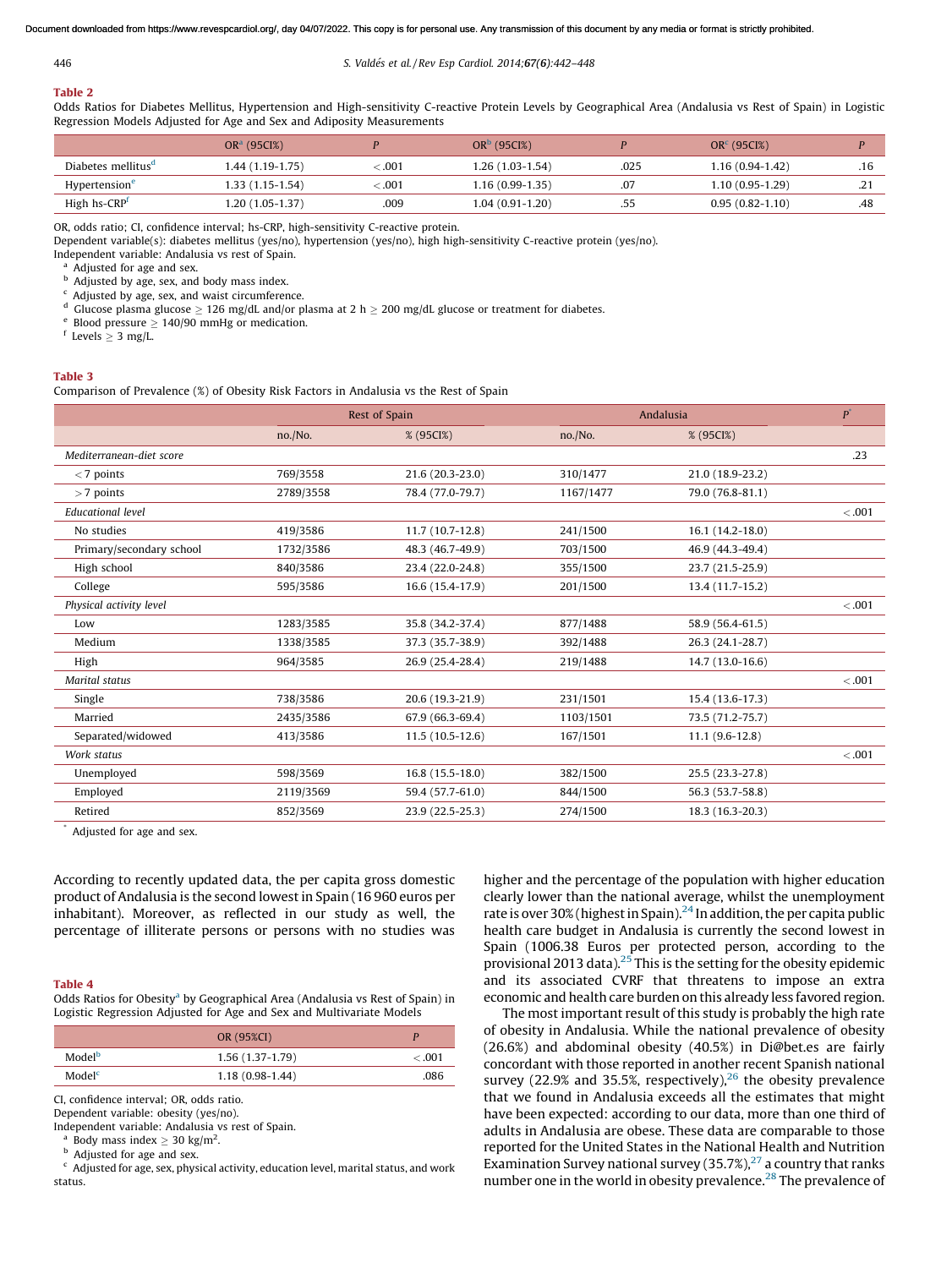<span id="page-5-0"></span>DM in Andalusia also exceeds data reported in most other European countries and the Unites States population.<sup>[21,29](#page-6-0)</sup>

Geographical variations in the prevalence of CVD and risk factors have been reported in other studies, both between $30,31$  and within countries.[32,33](#page-6-0) In Spain too, a north-to-south pattern in CVRF concordant with a similar pattern of CVD mortality have been previously reported.[26,34–36](#page-6-0) Socioeconomic factors have also been previously associated with geographical variation in obesity and  $CVD$ ,  $^{26,37,38}$  $^{26,37,38}$  $^{26,37,38}$  and our study again highlights the importance of such factors as well as lifestyle (physical activity) in influencing the cardiometabolic risk of a given population. Some other factors, such as health service access and/or quality or other unknown factors cannot be excluded.

#### Strengths and limitations

The main strength of this study is the viability of a wide study sampling, representative of the whole national territory with complete sociodemographic and anthropometric information, and analyses performed with a homogeneous methodology, which enabled us to make direct comparisons between data in these cohorts. As limitations, first, the participation was relatively low (54.6% and 56.0% in Andalusia and rest of Spain cohorts, respectively), allowing the possibility of some selection bias. However, the participation rate is similar to other national health surveys performed in European countries<sup>[39](#page-6-0)</sup> and in Spain.<sup>[26](#page-6-0)</sup> Second, the age and sex structures of the Andalusia and rest of Spain cohorts were not equal. The age difference between the cohorts seems to reflect real differences in the background population.<sup>[25](#page-6-0)</sup> Interference of this factor in the results is unlikely since all the prevalence and analytical data were corrected for age and sex. Third, the study was not powered to analyze other regional specific data apart from Andalusia and consequently other regions with a potentially high burden of CVRF could not be analyzed separately.

# **CONCLUSIONS**

In summary, this study contributes information from a national study perspective about the higher prevalence of CVRF in the south of Spain, in close relation with obesity, a sedentary lifestyle, and markers of socioeconomic disadvantage. The results should motivate the health authorities to urgently implement clinical and preventative intervention programs in the region.

# ACKNOWLEDGEMENTS

We wish to acknowledge the kind collaboration of the following entities: The Spanish Diabetes Society, the Spanish Diabetes Federation and the Ministry of Health Quality Agency. Our profound appreciation goes to the primary care managers and personnel of the participating health centers, as well as to Dr. Luis Forga and Dr. Felipe Casanueva for their inestimable help in the management of the northern zone. To all the field workers, nurses and dieticians (I. Alonso, A. Arocas, R. Badia, C.M. Bixquert, N. Brito, D. Chaves, A. Cobo, L. Esquius, I. Guillén, E. Mañas, A.M. Megido, N. Ojeda, R.M. Suarep, M.D. Zomeño), without whose work the study would not have been possible to carry out and to all the people who voluntarily participated in the study.

# FUNDING

The study was supported by CIBERDEM *(Centro de Investigacio´n Biome´dica en Red de Diabetes y Enfermedades Metabo´licas Asociadas)* of *Instituto de Salud Carlos III (Ministerio de Ciencia e Innovacio´n)*, *Ministerio de Sanidad y Consumo*, Spanish Society of Diabetes and *Consejerı´a de Salud Junta de Andalucı´a* (0256/2007). LifeScan Spain (Madrid, Spain) kindly donated the glucometers and test strips for capillary glucose measurements.

#### CONFLICTS OF INTEREST

None declared.

# APPENDIX. DI@BET.ES STUDY GROUP

Sergio Valdés (Centro de Investigación Biomédica en Red de Diabetes y Enfermedades Metabólicas Asociadas [CIBERDEM]; Servicio de Endocrinología y Nutrición, Hospital Universitario Carlos Haya, Instituto de Investigación Biomédica de Málaga [IBIMA], Malaga, Spain), Federico Soriguer (CIBERDEM; Servicio de Endocrinología y Nutrición, Hospital Universitario Carlos Haya, Instituto de Investigación Biomédica de Málaga [IBIMA], Malaga, Spain), Albert Goday (Servicio de Endocrinología y Nutrición, Hospital del Mar, Barcelona, Spain), Anna Bosch-Comas (CIBER-DEM; Institut d'Investigacions Biomèdiques August Pi i Sunyer [IDIBAPS], Hospital Clı´nic de Barcelona, Barcelona, Spain), Elena Bordiú (Laboratorio de Bioquímica, Hospital Universitario San Carlos, Madrid, Spain), Alfonso Calle-Pascual (Servicio de Endocrinología y Nutrición, Hospital Universitario San Carlos, Madrid, Spain), Rafael Carmena (CIBERDEM; Departamento de Medicina y Endocrinología, Hospital Universitario de Valencia, Valencia, Spain), Roser Casamitjana (CIBERDEM; Centro de Diagnóstico Biomédico, Hospital Clínic de Barcelona, Barcelona, Spain), Luis Castaño (CIBERDEM; Unidad de Investigación, Hospital Universitario Cruces, Universidad del Paı´s Vasco/Euskal Herriko Unibertsitatea [UPV/EHU], Baracaldo, Vizcaya, Spain), Conxa Castell (Servei d'Educació Sanitària, Generalitat de Catalunya, Barcelona, Spain), Miguel Catalá (CIBERDEM; Departamento de Medicina y Endocrinología, Hospital Universitario de Valencia, Valencia, Spain), Elias Delgado (Servicio de Endocrinología y Nutrición, Hospital Central de Asturias, Oviedo, Asturias, Spain), Joseph Franch (Equipo de Atención Primaria Raval Sud, Institut Català de la Salut, Red GEDAPS [Grupo de Estudio de la Diabetes en Atención Primaria de la Salud], Unitat de Suport a la Recerca, Institut d'Investigació en Atenció Primària Jordi Gol, Barcelona, Spain), Sonia Gaztambide (CIBERDEM; Servicio de Endocrinología y Nutrición, Hospital Universitario de Cruces, UPV/EHU, Baracaldo Vizcaya, Spain), Joan Girbés (Unidad de Diabetes, Hospital Arnau de Vilanova, Valencia, Spain), Ramón Gomis (CIBERDEM; IDIBAPS, Hospital Clínic de Barcelona, Barcelona, Spain), Galde Gutiérrez (CIBERDEM; Unidad de Investigación, Hospital Universitario de Cruces, UPV/EHU, Baracaldo, Vizcaya, Spain), Alfonso López-Alba (Sociedad Española de Diabetes, Madrid, Spain), María Teresa Martínez-Larrad (CIBERDEM; Instituto de Investigación Sanitaria del Hospital Clínico San Carlos [IdISSC], Madrid, Spain), Edelmiro Menéndez (Servicio de Endocrinología y Nutrición, Hospital Central de Asturias, Oviedo, Asturias, Spain), Inmaculada Mora-Peces (Servicio Canario de Salud, Tenerife, Spain), Emilio Ortega (CIBERDEM; IDIBAPS, Hospital Clínic de Barcelona, Barcelona, Spain), Gemma Pascual-Manich (CIBERDEM, Spain), Manuel Serrano-Rios (CIBER-DEM; IdISSC, Madrid, Spain), Inés Urrutia (CIBERDEM; Unidad de Investigación, Hospital Universitario de Cruces, UPV/EHU, Baracaldo, Vizcaya, Spain), Jose Antonio Vázquez (CIBERDEM; Servicio de Endocrinología y Nutrición, Hospital Universitario de Cruces, UPV/EHU, Baracaldo, Vizcaya, Spain), Joan Vendrell (CIBERDEM; Servicio de Endocrinología y Nutrición, Hospital Universitario Joan XXIII, Institut d'Investigacions Sanitàries Pere Virgili, Tarragona, Spain) y Gemma Rojo-Martínez (CIBERDEM; Servicio de